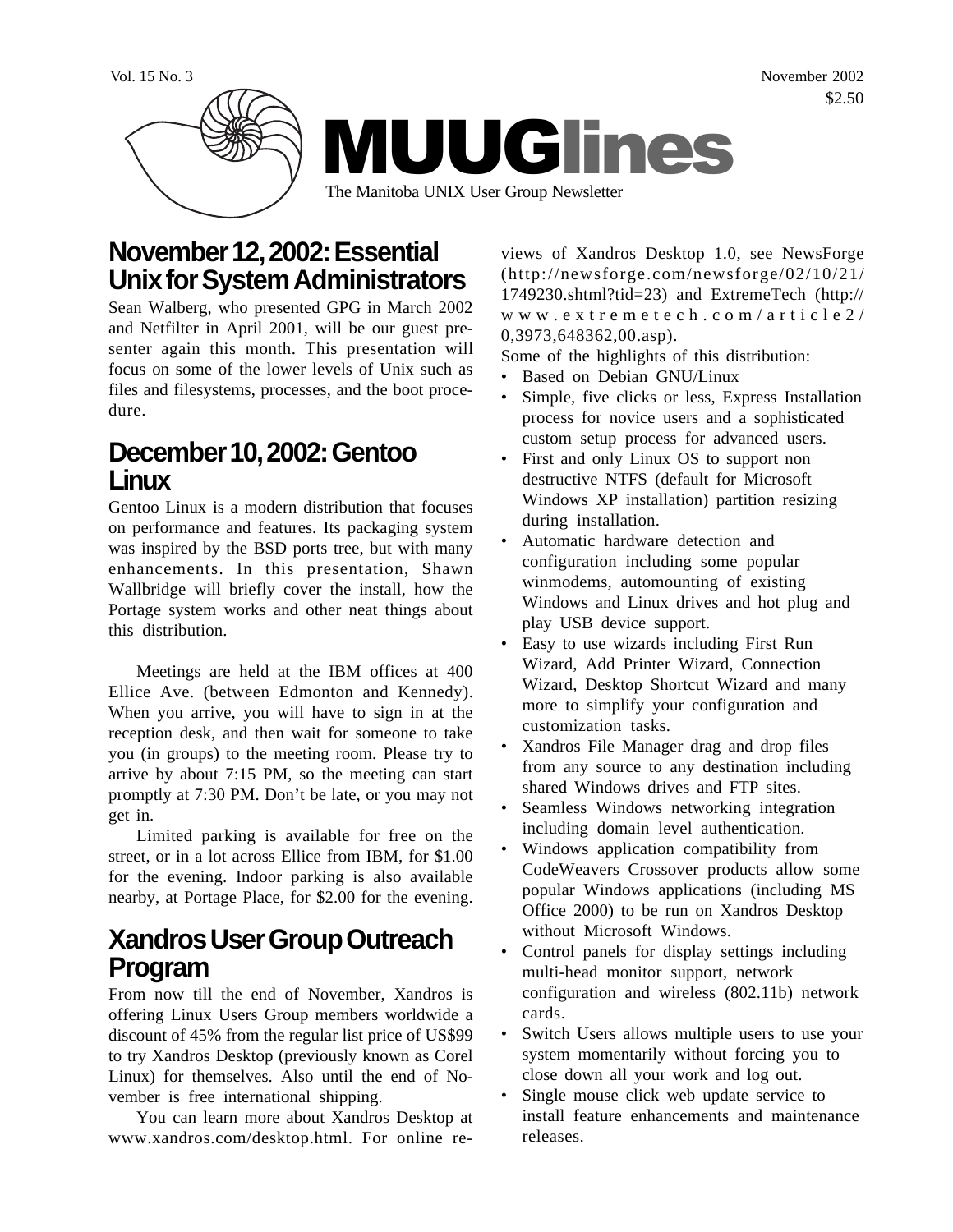## **POPfile: Naive Bayes (Read: Spam Filtering)**

POPfile is an open source POP3 proxy that does email classification and sorting using Naive Bayes. POPfile can be found at http:// popfile.sourceforge.net/.

#### **History**

The Reverend Thomas Bayes lived in the English town of Tunbridge Wells in the 18th century.

Three years after his death in 1761 the *Philosophical Transactions of the Royal Society of London* published his paper Essay towards solving a problem in the doctrine of chances that laid out the underpinnings of what would become known as Bayesian Statistics.

The most famous result from the paper is *Bayes Theorem* which shows how to calculate the probability of one event given that you know some other event has occurred. Algebraically that is:

 $P(A|B) = P(A) * P(B|A) / P(B)$ 

Or the probability of A occurring given that B has occurred  $(P(A|B))$  is the probability of A occurring  $(P(A))$  times the probability of B occurring if A has occurred (P(B|A)) divided by the probability of B occurring (P(B)).

No doubt he had time to think this up because he wasn't spending all day sorting 200 emails into appropriate categories and deleting spam.

#### **Meanwhile in the 21st century**

Luckily, Bayes' 300 year old idea has a direct application to email sorting and text classification in general.

Imagine that you have three folders you'd like to sort email into: work, personal and spam (POPFile calls these folders 'buckets'). Setting up an email client to know how to sort the mail ranges from hard (in the case of work where you'd have to tell it about everyone in your company) and impossible (spammers keep changing their emails to evade filtering).

Bayes Theorem gives POPFile a way to calculate the probability that an email is work, personal or spam by calculating  $P(work|E)$ ,  $P(personal|E)$ , and P(spam|E) where E is the new email and P(work|E) is the probability of email E being a 'work' email and so on. By picking the largest probability of the three POPFile can automatically pick the appropriate folder. POPFile calculates these probabilities by looking at the frequency with which words occur in each folder and applying Bayes Theorem.

A complete description of how POPFile calculates the probability for each email can be found at the project's SourceForge home.

Once POPFile has determined a folder for an email it modified the Subject: line of the email to include the folder name. For example a mail with the subject Subject: hello john that belonged in the personal folder would have the subject Subject: [personal] hello john. POPFile also adds a new mail header called X-Text-Classification containing the folder name as well.

Either header can be used to set up simple filters in almost any mail client (it's been tested with Eudora, Outlook, Outlook Express, Mozilla, Netscape, ...). Instead of tens of complex half working filters you add one filter per folder and point your mail client at POPFile and away it goes.

#### **Getting POPFile**

POPFile is an open source project written in the Perl programming language and can be downloaded from http://sourceforge.net/projects/popfile/. Comments are very welcome in the Forums, bug reports should be placed in the Bug Database. To install POPFile follow the instructions in the latest README file or read the manual.

POPFile is intended to be cross-platform (at least Windows, Unix and Macintosh), it is totally free, and works with any mail client that uses the POP3 protocol.

## **Xandros Licences CodeWeavers' CrossOver**

CodeWeavers, Inc announced that it has licensed its award-winning CrossOver software technology to Xandros® for use in the upcoming Xandros Desktop operating system. The technology will enable Xandros users — many for the first time to run the most popular Windows applications, including Microsoft® Office, Lotus Notes®, Intuit Quicken, and many more, dependably in the Linux environment.

Xandros, a leading developer of a complete Linux computing environment, will launch its premiere Xandros Desktop product later this month.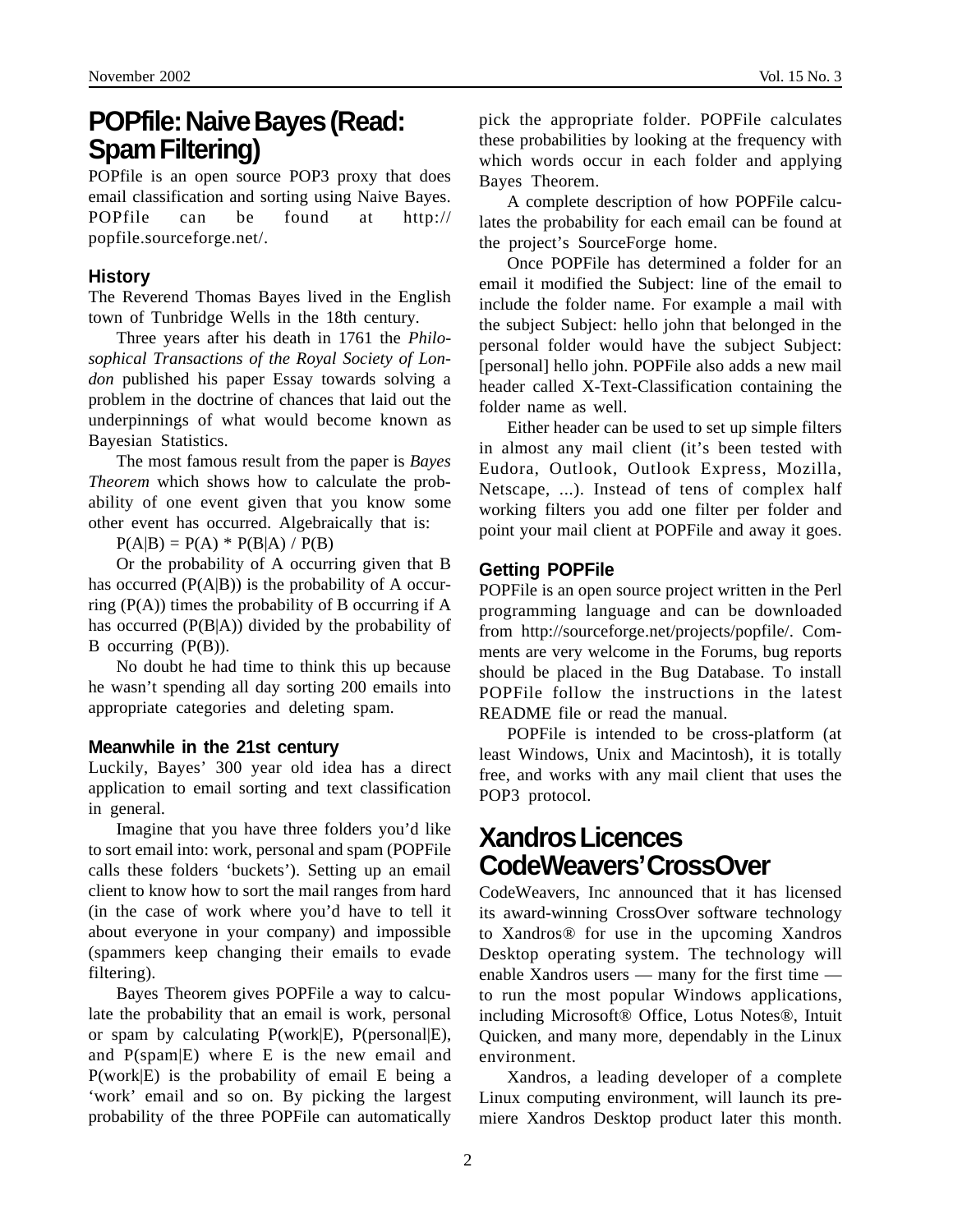Among the product's key features, Xandros Desktop is an easy-to-install, user-friendly and cost effective Linux operating environment appropriate for individual and enterprise use. Fully documented and backed by Xandros technical support, Xandros Desktop is expected to be a highly attractive alternative to the Windows OS for all PC users.

Via its licensing of CodeWeavers' CrossOver technology, Xandros will offer "CrossOver for Xandros" as a leading feature of the new Xandros Desktop product. "CrossOver for Xandros" will combine functionality from both CrossOver Office™ and CrossOver Plugin™, CodeWeavers' two best-known software applications; the resulting capability will enable users to run or open the following without the need for the Windows operating system:

- Microsoft Office (including Microsoft Word, Excel, PowerPoint®, and Outlook®)
- Microsoft Visio® Drawing and Diagramming Software
- Microsoft Internet Explorer
- Microsoft Windows Media™ Player plugin
- **IBM** Lotus Notes
- Intuit Quicken
- Apple QuickTime® plugin
- Macromedia Shockwave Director® plugin
- Macromedia Authorware® plugin
- RealPlayer® plugin
- iPIX<sup>®</sup> plugin
- Trillian, a convergent instant messaging plugin that supports AOL Instant Messenger, MSN Messenger and Yahoo Messenger; and
- Chime, a scientific plugin used in the chemical industry as well as at many colleges and universities.

Other popular Windows programs are known to run on CrossOver technology, most notably Intuit's QuickBooks® small business finance package. These applications are not currently supported officially, but are expected to be supported in the near future.

"CodeWeavers' CrossOver is a powerful enabling technology that is playing a major role in the Linux movement," said Mike Bego, Vice President, Xandros. "By incorporating CrossOver technology into the Xandros Desktop, we will be able to give users of many Windows applications the assurance they need to stride confidently into the more dependable Linux environment."

"CodeWeavers and Xandros have taken a solid step toward the Holy Grail of popular computing a competitive, Windows-compatible operating system," said Jeremy White, founder and chief executive officer of CodeWeavers, Inc. "In a very real sense our two companies have created the competitive situation the market has been seeking. We believe our combined technologies will be the first to successfully tap into the incredible latent demand for viable Windows alternatives."

CrossOver Office, the first Windows-to-Linux product from CodeWeavers, debuted in early 2002. The product has won widespread acceptance among consumers and business users alike, winning industry acclaim in the process. The application recently was honored at LinuxWorld 2002 Conference & Expo with the 'Best Desktop Office Solution' award. In receiving the award, CodeWeavers joined such world-class companies as Computer Associates, HP, and IBM, all of whom were honored at the presentation.

For more information about CodeWeavers and its CrossOver product line, visit http:// www.codeweavers.com.

### **On2 And Xiph Release Theora Alpha**

On2 Technologies Inc., The Duck Corporation (Amex: ONT), the industry leader in compression technology and Xiph.org Foundation, developers of market-leading open-source multimedia solutions, announced the completion and immediate availability of the initial Alpha code release of Theora.

Theora is the project name for the combination of VP3, Vorbis Audio, and Ogg media framework that represents a breakthrough in license- and royalty-free open-source solutions for multimedia developers and users. The release and associated documentation are available now for download at http://www.theora.org.

"This preliminary code release represents the first time developers will have access to a completely license- and royalty-free system that includes world-class video and audio codecs in an integrated, streaming-friendly format, with all the source code and intellectual property open, customizable, and available for immediate, anonymous download," said Dan Miller, CTO and Founder of On2 Technologies.